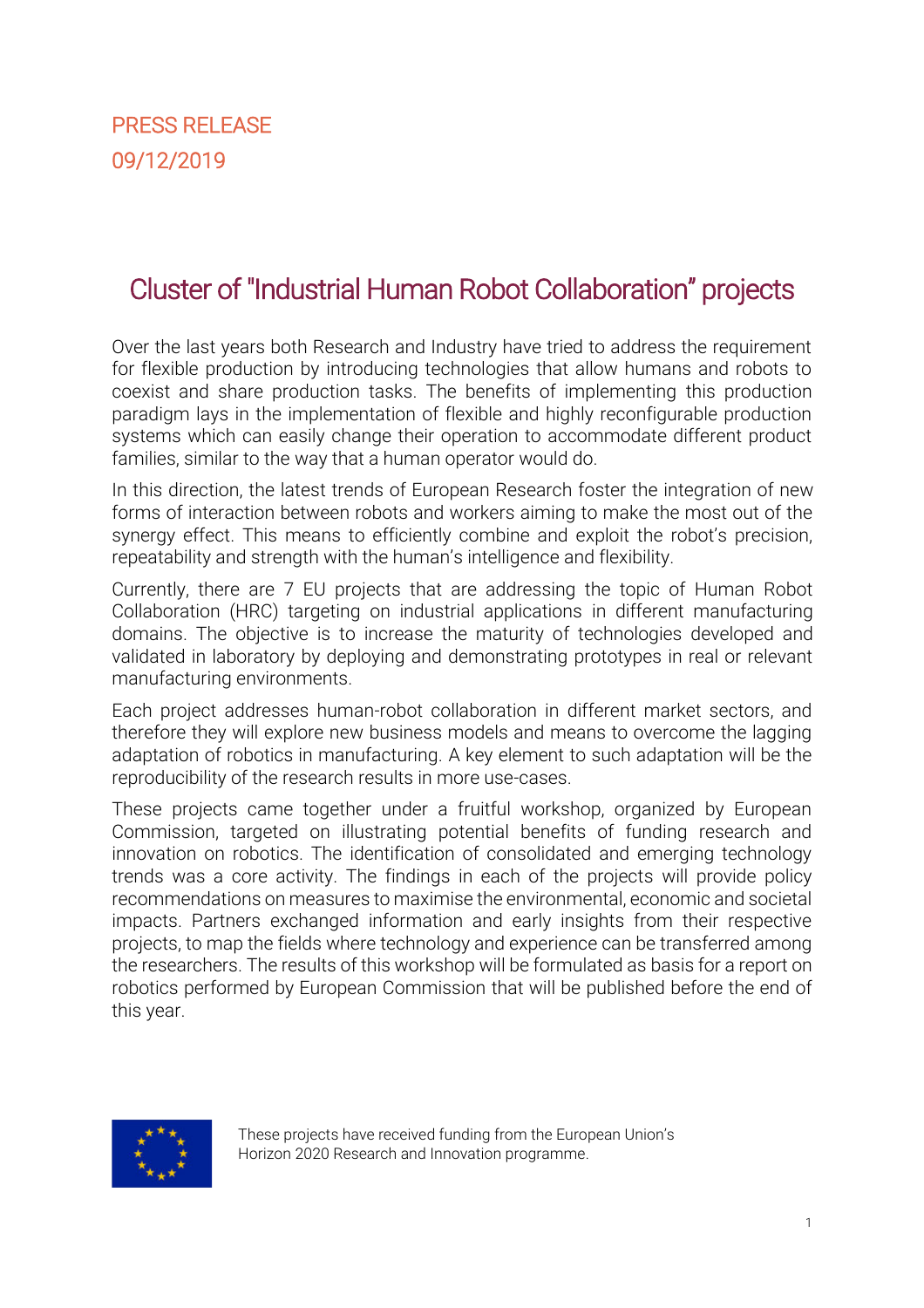# Meet the Projects



Coroma

Mobile dual arm robotic workers with embedded cognition for hybrid and dynamically reconfigurable manufacturing systems

The project aims to create a dynamically reconfigurable shopfloor utilizing autonomous, mobile dual arm workers. These workers are able to persceive their environment and through reasoning, cooperate with each other and with other production resources including human operators.

Contact Person: Niki Kousi [| kousi@lms.mech.upatras.gr](mailto:kousi@lms.mech.upatras.gr)

#### Cognitively enhanced robot for the manufacturing of metal and composite parts

COROMA project proposes to develop a modular robotic system to perform multiple manufacturing operations, including safe human-robot collaboration, automatic manufacturing scene understanding, increased autonomy with self-learning and knowledge sharing capability.



### Co-production cell performing human-robot collaborative assembly

This project aims to equip robots with collaborative skills so that they can learn from the human and become valuable assistants for assembly operations, in an effective and safe manner.



**COLLABORATE** 

Contact Person: Zoe Doulgeri | [info@collaborate-project.eu](mailto:info@collaborate-project.eu)

### Hybrid Human-Robot RECYcling plant for electriCal and eLEctRonic equipment

HR-Recycler will target the development of a 'hybrid human-robot recycling plant for electrical and electronic equipment' operating in an indoor environment.



Contact Person: Petros Daras [| daras@iti.gr](mailto:daras@iti.gr)